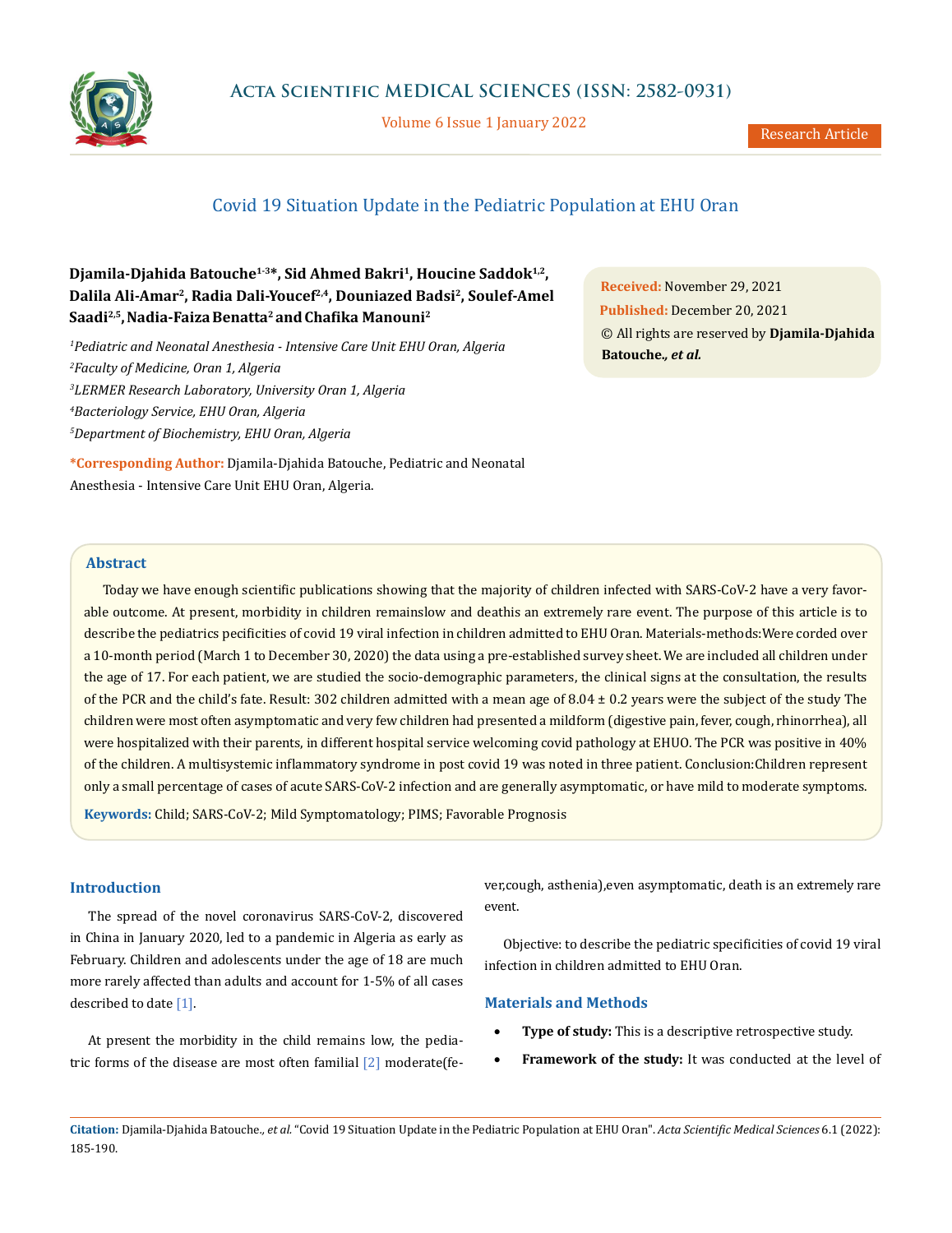the Covid 19 tri-consultation unit at the EHUOran during the period from 1 March to 30 December 2020. Asymptomatic or symptomatic children, after the consultation at the triage level, were hospitalized with their parents in different departments of the EHUO taking care of the covid pathology.

**Participants in the study:** We are included all children under the age of 17years old who consulted for proven or underknown symptomatology of covid 19.

15 incomplete clinical records were excluded from the study for lack of laboratory workup (C-reactive protein (CRP), blood count) and in 09 patients PCR with Sarcov2 could not be done due to lack of informed consent from guardians or parents.

# **Data collection**

We analyzed the clinical records using a pre-established operating sheet grouping the following parameters: socio-demographic parameters, characteristics of the professions, development of CO-VID-19 symptoms, in the family and in children, underlying medical conditions and symptom characterization (presence of fever, cough, rhinorrhea, shortness of breath, among others).

Nasal, nasopharyngeal, oropharyngeal swab, nasotracheal, or blood samples tested positive for 2019-nCoV/SARS-CoV-2 nucleic acid by using real-time reverse-transcriptase polymerase chain reaction assay (RT-PCR). Chest imaging in symptomatic patients,  $\pm$ echocardiography if cardiac symptomatology.

Lab values including those for white blood cells, hemoglobin, lymphocyte count, CRP, CK-MB, D-Dimer, AST, ALT, urea, creatinine, LDH, ± ferritin.

Statistical data were entered and analyzed using Microsoft Office Word 2007 software, and SPSS version 20. Quantitative variables that follow a normal distribution were described on average and those of non-normal distribution on a median. Pearson's chi-square test was used for the comparison of qualitative variables and the Yates test if any takes place. For numbers less than 5, we used Fisher's test. The differences observed were considered significant for a p < 0.05 with a confidence interval of 95%.

### **Definition of clinical forms in children**

#### **Asymptomatic form**

Infection detected during screening or as part of tracing, without any symptoms.

# **Mild form**

Fever - fatigue and/or upper respiratory tract involvement. No signs of lower respiratory tract infection: normal respiratory rate, no dyspnea, normal pulmonary auscultation, normal transcutaneous oxygen saturation (SpO $_2$ ), no radiological damage (if imaging was performed).

## **Moderate form**

Symptoms related to damage to the lower respiratory tract, and/ or Decreased food intake (need for nutritional support), possible abnormalities related to COVID-19 on chest X-ray or chest ultrasound.  $\mathop{\mathrm {Sp}}\nolimits\mathcal O_2$  greater than or equal to 92% in ambient air.

#### **Severe form**

Algerian ministerial instruction number 10 of 22 April 2020.

#### **Polypnea**

FR >70/min in infants, 50/min child >1 year FR > 70/min ≥year) (after ruling out the effects of fever and crying).

Food ration< 50%, Whining, Cyanosis, mottling of the extremities, apnea, agitation, Impaired consciousness, Acute dehydration.  $\text{SpO}_2$  under ambient air < 92%.

#### **Critical form**

Paediatric Acute Respiratory Distress Syndrome (PARDS) and/or Multi-organ failure (>2 organs) related to sepsis and/or Shock and/ or Coma [3].

### **Results**

Of the 8897 consultations stopped on December 30, 2020. 302 children had been the subject of the study, an incidence of 3.39%.

The children were aged between 1 month and 15 years (extreme 4 days-16 years), 52.8% were girls and 47.2% were boys (Figure 1).

The average age of the children was  $8.04 \pm 0.2$  years. The distribution of cases among those under 16 years of age was as follows: 5% were aged 0-1 years, 16% were 2-4 years, 25% were 5-9 years, 23% were 10-13 years old and 31% were 14-16 years old.

# **Clinical outcomes and diagnostic assessment**

At the time of the consultation, there were very few clinical signs: 17patients (5,6%) had a cough, rhinorrhea, 39 children

**Citation:** Djamila-Djahida Batouche*., et al.* "Covid 19 Situation Update in the Pediatric Population at EHU Oran". *Acta Scientific Medical Sciences* 6.1 (2022): 185-190.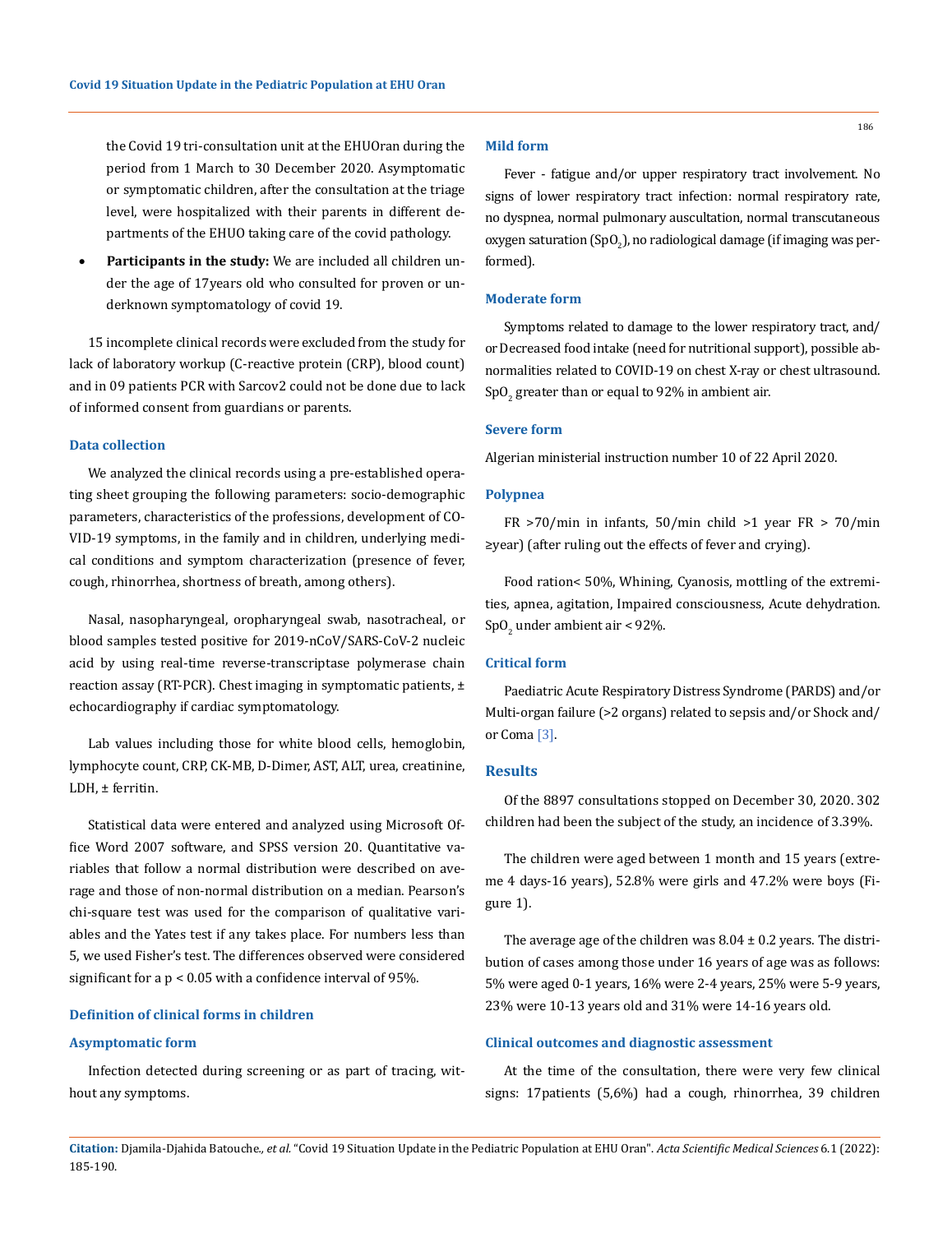

**Figure 1:** Graphical distribution by age group in the participants pédiatric population.Annual Reports).

(12,9%) were febrile (Temperature between 37.9- 38.5) with nasal obstruction, 15(4,96%) children complained of digestive pain, diarrhea with loss of smell.

8(2,64%) children were dyspneic and had a SPIO2 between 94 and 96% with a pulmonary focus at auscultation reinforced by foci of pulmonary condensation on the tele thorax.

The bacteriological result found; a positive SARS-CoV-2 PCR in 40% of children and negative in 52%, distributed as follows: (Figure 2).



**Figure 2:** Biological result of SARS-CoV-2 PCR in the participants pediatric population.

Among the explorations, we found that the chest imaging was most often normal; ALT levels and myocardial enzymes achieved in symptomatic patients were not significantly abnormal. Cardiovascular, hepatic and renal functions were almost always normal except in 2 patients. Likewise, blood tests are little disturbed (normal or temporarily deregulated reactive C protein, The median WBC ranged from 6 to 9.  $45 \times 10^9$ /L. A total of 15 out of 302 patients (4, 96%) with biological results had a lymphocyte count of < 1.5  $\times$  10<sup>9</sup>/L).

Therapeutic intervention and outcome (Table 1).

The median length of symptomatic disease was 7 days, with a minimum of 2 and a maximum of 14 days. Children with little symptoms with a febrile viral infection of the upper respiratory tract with a PCR SARCOV 2 positive were treated with antibiotics in per os type amoxicillin or azithromycin depending on age, antipyretic (prodafalgan type) according to the health protocol (Instruction-N-10-DGSSRH-DU-22-Avril-2020-Relative-to-the-management-of-cases-Covid-19-in-the-child).

All the children had progressed well and put out on after 7-10 days of treatment.

An 07-year-old patient was hospitalized at the EHU Oran pediatric intensive care unit for a Pediatric multisystemic inflammatory syndrome associated with Covid-19 (PMIS-C). The SARCOV 2 antigen test was positive.

The child was intubated, ventilated, treated with inotropic support for 03 days, 2 g/kg intravenous immunoglobulins and 50 mg/ kg acetylsalicylic acid. His evolution was favorable at the end of the 7th day of hospitalization.

Two other children were hospitalised with PIMS-C complicating cardio-renal disease which requiring inotropes vasopressors and volume loading, intravenous infusion of immunoglobulins, corticosteroid therapy supplemented if necessary by pericardial drainage and replacement renal therapy (1 case). This children fully recovered within a week, some of them later developed coronary artery dilation or aneurysm.

# **Discussion**

Our hospital structure has taken care since the beginning of the pandemic the covid pathology where the sorting is done at the level of the covid unit specially arranged during the pandemic The children were hospitalized in the services hosting the pathology

187

**Citation:** Djamila-Djahida Batouche*., et al.* "Covid 19 Situation Update in the Pediatric Population at EHU Oran". *Acta Scientific Medical Sciences* 6.1 (2022): 185-190.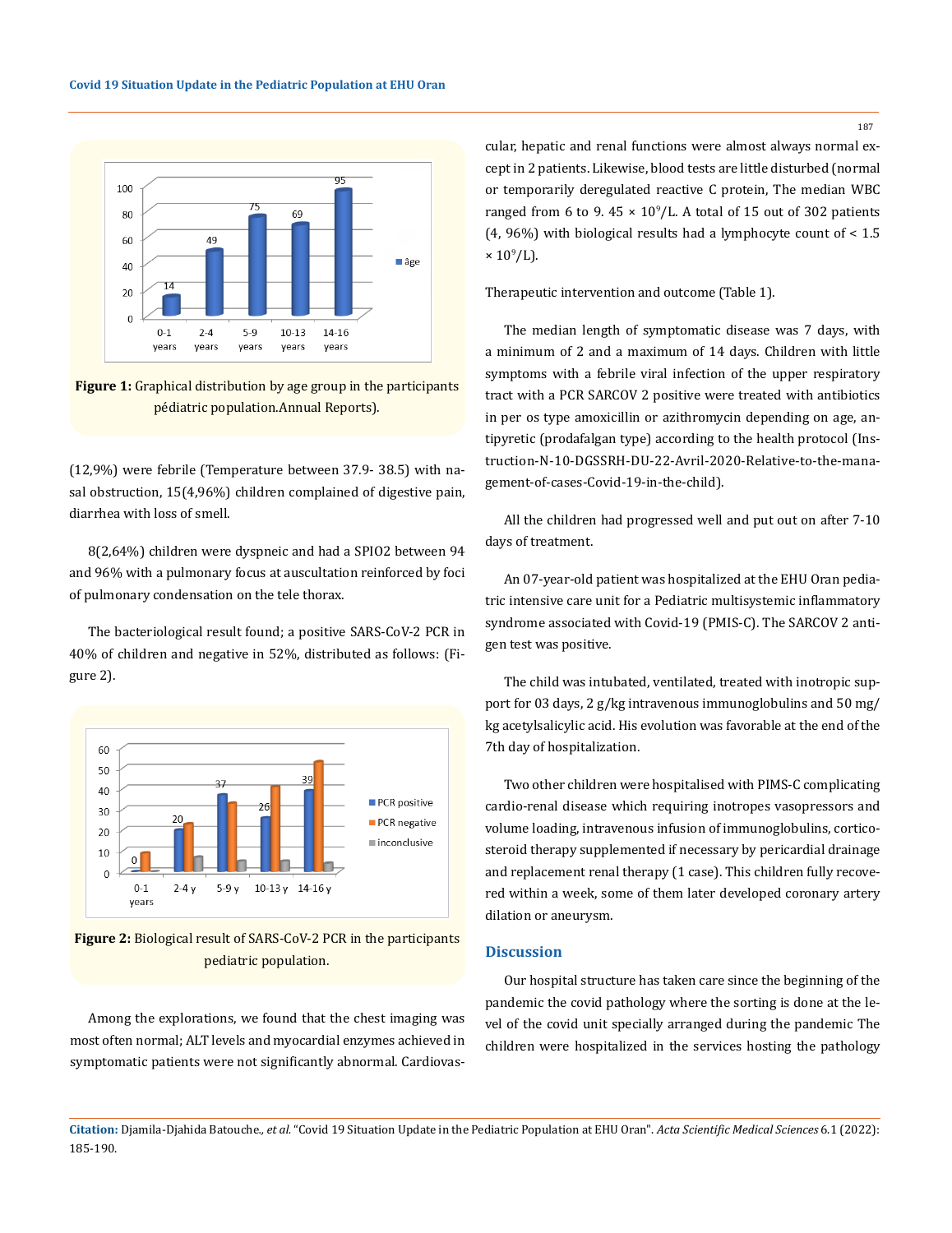| N cases $(\% )$ | <b>Symptoms</b>                             | <b>Admission service</b> | <b>Treatment</b>             | <b>Outcome</b>                          |
|-----------------|---------------------------------------------|--------------------------|------------------------------|-----------------------------------------|
| 39(12,9)        | Fever et/ou headache                        | Médical                  | Antipyretic type prodafalgan | Favorable outcome on aver-              |
|                 |                                             |                          |                              | age over 4 days                         |
|                 |                                             |                          | Nasal oxygen                 |                                         |
| 8(2,6)          | Slight dyspnea Cough<br>Rhinorrhea          | Pneumology               | amoxicillin or               | Favorable on average over 5D            |
|                 |                                             |                          | azithromycin rehydratation   |                                         |
| 17(5,6)         | Vomits/nausea                               | Médical                  | HE                           | Favorable on average over 2D            |
|                 | diarrhea                                    |                          |                              |                                         |
|                 |                                             |                          | VA, SH                       |                                         |
|                 | <b>PIMS</b>                                 | Intensive care unit      | IV IG                        | Favorable after the 7 <sup>th</sup> day |
| 1(0,3)          |                                             |                          | <b>NSAI</b>                  |                                         |
|                 |                                             | Intensive care unit      | CS.                          |                                         |
|                 | PIMS-C complicating<br>cardio-renal desease |                          | <b>IV IG</b>                 |                                         |
|                 |                                             |                          | <b>VE</b>                    | Fully recovered within a                |
| 2(0,6)          |                                             |                          | PD (2 cases)                 | week                                    |
|                 |                                             |                          | RRT (1case)                  |                                         |

**Table 1:** Therapeutic intervention and outcome in symptomatic children.

MA: Mechanical Ventilation; IS: Inotropic Support; IV Ig: Intravenous Immunoglobulin; NSAI: Non-steroidal anti-inflammatory Drugs; CS: Corticosteroids**;** VE: Volume Loading; PD: Pericardial Drainage; RRT: Replacement Renal Therapy.

COVID 19 with their parents (contact subjects or proven subjects). The source of contamination of the child is most often intra-family. Several studies report that a high proportion of pediatric cases had a history of exposure to an adult case in the family or to another adult [2].

 Data from different countries confirmed the lower frequency of covid infection in children and its lower severity. The infection is most often mild responsible for unseemly specific clinical signs [4-7].

In one series, some children nevertheless have gastrointestinal symptoms (abdominal pain [nausea,](https://fr.wikipedia.org/wiki/Naus%C3%A9e) [vomiting](https://fr.wikipedia.org/wiki/Vomissement) and [diarrhea\)](https://fr.wikipedia.org/wiki/Diarrh%C3%A9e)  $[7]$ .

Across all ages, a [meta-analysis](https://fr.wikipedia.org/wiki/M%C3%A9ta-analyse) estimated that [diarrhea](https://fr.wikipedia.org/wiki/Diarrh%C3%A9e) affects just over 10% of patients (2% to 50% of cases depending on the studies) before, during or after respiratory symptoms [8].

In the pediatric population of our study, we found on biochemical examination: few disturbed blood tests (normal or temporarily deregulate[dC-reactive protein;](https://fr.wikipedia.org/wiki/Prot%C3%A9ine_C_r%C3%A9active)[liver](https://fr.wikipedia.org/wiki/Foie) and [kidney](https://fr.wikipedia.org/wiki/Rein) function are almost always normal, unlike what is observed in their sick parents or grandparents. Neutrophil polynucleosis and lymphopenia was common in 6% of symptomatic patients.

188

Th[e SARS-CoV-2virus test](https://fr.wikipedia.org/wiki/R%C3%A9action_en_cha%C3%AEne_par_polym%C3%A9rase) by [PCR](https://fr.wikipedia.org/wiki/R%C3%A9action_en_cha%C3%AEne_par_polym%C3%A9rase) was performed in young infants and children, 40% of whom were positive. There was no significant difference between clinical symptomatology and PCR outcome (p = 0.0045).

A large retrospective study of 171 patients under 16 years of age, diagnosed by RT-PCR on nasopharyngeal swab, found a median age of 6.7 years. Contamination was 90% intra-familial. Lymphopenia (3.5%) appeared to be less common than in adults. 65% of patients developed radiological pneumonitis, in the form of frosted glass images, 7% of which had no clinical signs. Fifteen percent of patients had no clinical signs or radiographic abnormalities [9].

In this study, the chest scan was not indicated, even if hospital management was considered during the  $1<sup>st</sup>$  wave of the pandemic, the children had not presented any severe form of Covid pathology.

**Citation:** Djamila-Djahida Batouche*., et al.* "Covid 19 Situation Update in the Pediatric Population at EHU Oran". *Acta Scientific Medical Sciences* 6.1 (2022): 185-190.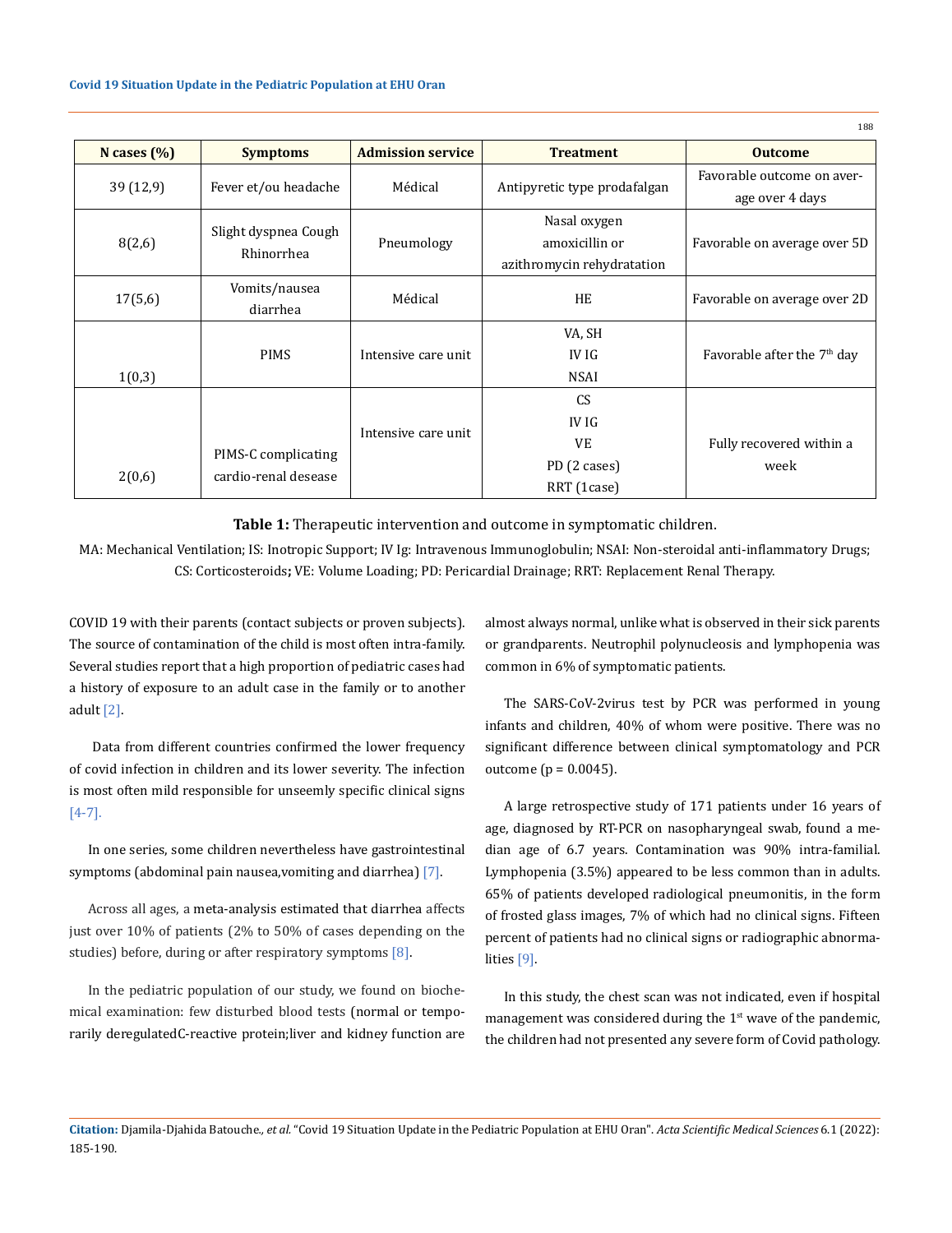Symptomatic or non-symptomatic children were placed in isolation-quarantine in the hospital, with their parents in the various departments. This forced confinement of children, the closure of schools, had consequences in particular in terms of reduced physical activity. Some children in some departments had experienced major emotional and relational disturbances involving psychologists from the EHU Oran.

Severe and critical forms are rare in the literature. No critical forms during hospitalization were noted. Chinese and Italian epidemiological data on thousands of cases initially reported very few ICU admissions and no deaths. Since then, rare additional cases of pediatric deaths have been reported, including fewer than 10 children, a priori with associated comorbidities. Among infected children, young age has been described as a risk factor for severity [1,11-15].

In this study, the children did not exhibit comorbidity during hospitalization.

In Algeria there are no published case series relating to the admissions of children and the prognosis of these children to intensive care. Nevertheless, 02 deaths were noted from the Algerian press [17,18].

In Europe and the United States, after the pandemic the appearance of a potentially serious disease was declared in children who tested positive for Covid-19. It is an inflammatory disease called «multi-inflammatory syndrome in children» (MIS-C) by the US health authorities [19]. It resembles disease, and is nicknamed Kawasaki-like, or PIMS (pediatric multisystemic inflammatory syndrome) [20].

Given the epidemiological context, the clinician should discuss the diagnosis of MIS-C in any child with persistent fever without a clinical focus and any fever associated with an alteration in general condition coinciding with recent exposure to SARS-CoV-2 should be suspected of MIS-C.

Three chidren were hospitalized in pediatric intensive care unit at EHU Oran, for a post-covid multisystemic inflammatory syndrome (PIMS) that had evolved favorably.

# **Limitations of the Study**

This work has some limitations to the generalization of deductions including the retrospective and documentary aspect of data collection likely to lose necessary information that does not appear in the files.

#### **Conclusion**

Children account for only a small percentage of acute SARS-CoV-2 cases and, in general, they are asymptomatic, or they experience mild to moderate symptoms such as fever, dry cough and fatigue, as well as abdominal pain and diarrhea in some cases. The infected children were infected by an adult in their entourage.

The severity and mortality rate of infection in young children is lower than in adults.

An acute inflammatory disease that has a temporal link to CO-VID-19 in a few pediatric patients has been described in theliterature. Nevertheless, pathology is still unknown with unexpected repercussions in children, hence the interest in broadening the range of publications in order to compare our results with other learned societies to identify a better approach in the pediatric population.

# **Our Recommendations**

We wish to Set up a "Covid CHILD" network to enable the coordination of a survey with all Algerian Pediatric intensive care unit cases in the first 48 hours of the patient's admission to intensive care with follow-up on D7 to know the clinical evolution of the child, and to send the information to Algerian Public Health, to the Ministry to take, the where appropriate, health measures or additional surveillance means.

# **Sources of Funding**

None.

## **Disclosure of Interest**

The authors declare that they have no competing interest.

### **Bibliography**

- 1. [Wu Z and McGoogan JM. "Characteristics and important les](https://pubmed.ncbi.nlm.nih.gov/32091533/)[sons from the coronavirus disease 2019 \(COVID-19\) outbreak](https://pubmed.ncbi.nlm.nih.gov/32091533/)  [in China: summary of a report of 72,314 cases from the Chi](https://pubmed.ncbi.nlm.nih.gov/32091533/)[nese Center for Disease Control and Prevention".](https://pubmed.ncbi.nlm.nih.gov/32091533/) *Journal of the [American Medical Association](https://pubmed.ncbi.nlm.nih.gov/32091533/)* 323 (2020): 129-142.
- 2. [Meng-Yao Zhou and Xiao-Li Xie. "From SARS to COVID-19:](https://pubmed.ncbi.nlm.nih.gov/32389849/) [What we have learned about children infected with COV](https://pubmed.ncbi.nlm.nih.gov/32389849/)-ID-19". *[International Journal of Infectious Diseases](https://pubmed.ncbi.nlm.nih.gov/32389849/)* 96 (2020): [710-714.](https://pubmed.ncbi.nlm.nih.gov/32389849/)

189

**Citation:** Djamila-Djahida Batouche*., et al.* "Covid 19 Situation Update in the Pediatric Population at EHU Oran". *Acta Scientific Medical Sciences* 6.1 (2022): 185-190.